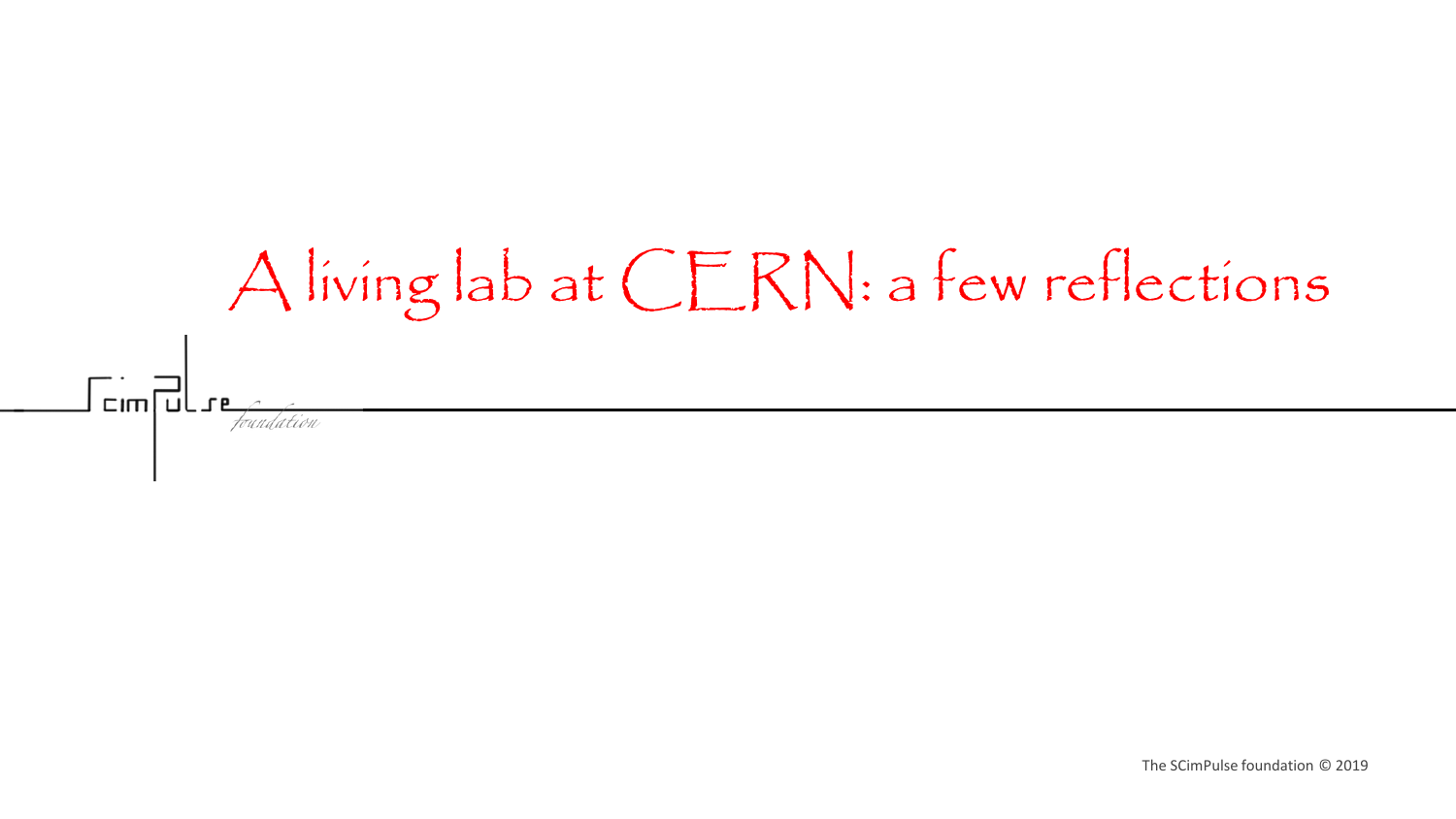## Living lab – what it is, what it is not

A living lab is a research concept. A living lab is a user-centered, open-innovation ecosystem, often operating in a territorial context (e.g. city, agglomeration, region), integrating concurrent research and innovation processes within a public-private-people partnership

**A living lab is not similar to a testbed** as its philosophy is to turn users, from being traditionally considered as observed subjects for testing modules against requirements, into value creation in contributing to the co-creation and exploration of emerging ideas, breakthrough scenarios, innovative concepts and related artefacts.

Hence, a living lab rather constitutes an experiential environment, which could be compared to the concept of experiential learning, where users are immersed in a creative social space for designing and experiencing their own future.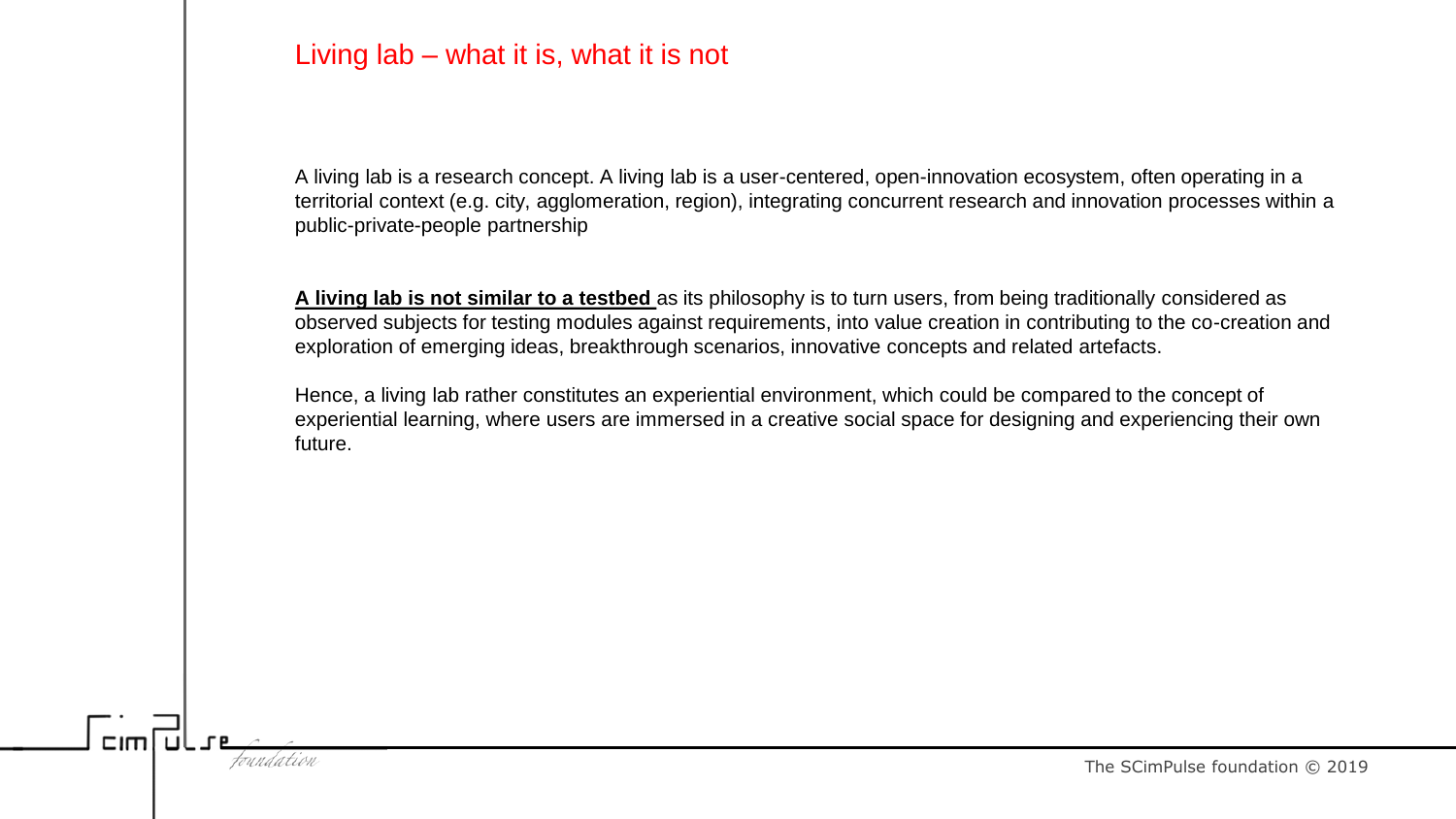## Living lab – how it works

- 1. Co-creation: bring together technology push and application pull (i.e. crowdsourcing, crowdcasting) into a diversity of views, constraints and knowledge sharing that sustains the ideation of new scenarios, concepts and related artefacts.
- 2. Exploration: engage all stakeholders, especially user communities, at the earlier stage of the co-creation process for discovering emerging scenarios, usages and behaviours through live scenarios in real or virtual environments.
- 3. Experimentation: implement the proper level of technological artefacts to experience live scenarios with a large number of users while collecting data which will be analysed in their context during the evaluation activity.
- 4. Evaluation (?): assess new ideas and innovative concepts as well as related technological artefacts in real life situations through various dimensions such as socio-ergonomic, socio-cognitive and socio-economic aspects; make observations on the potentiality of a viral adoption of new concepts and related technological artefacts through a confrontation with users' value models.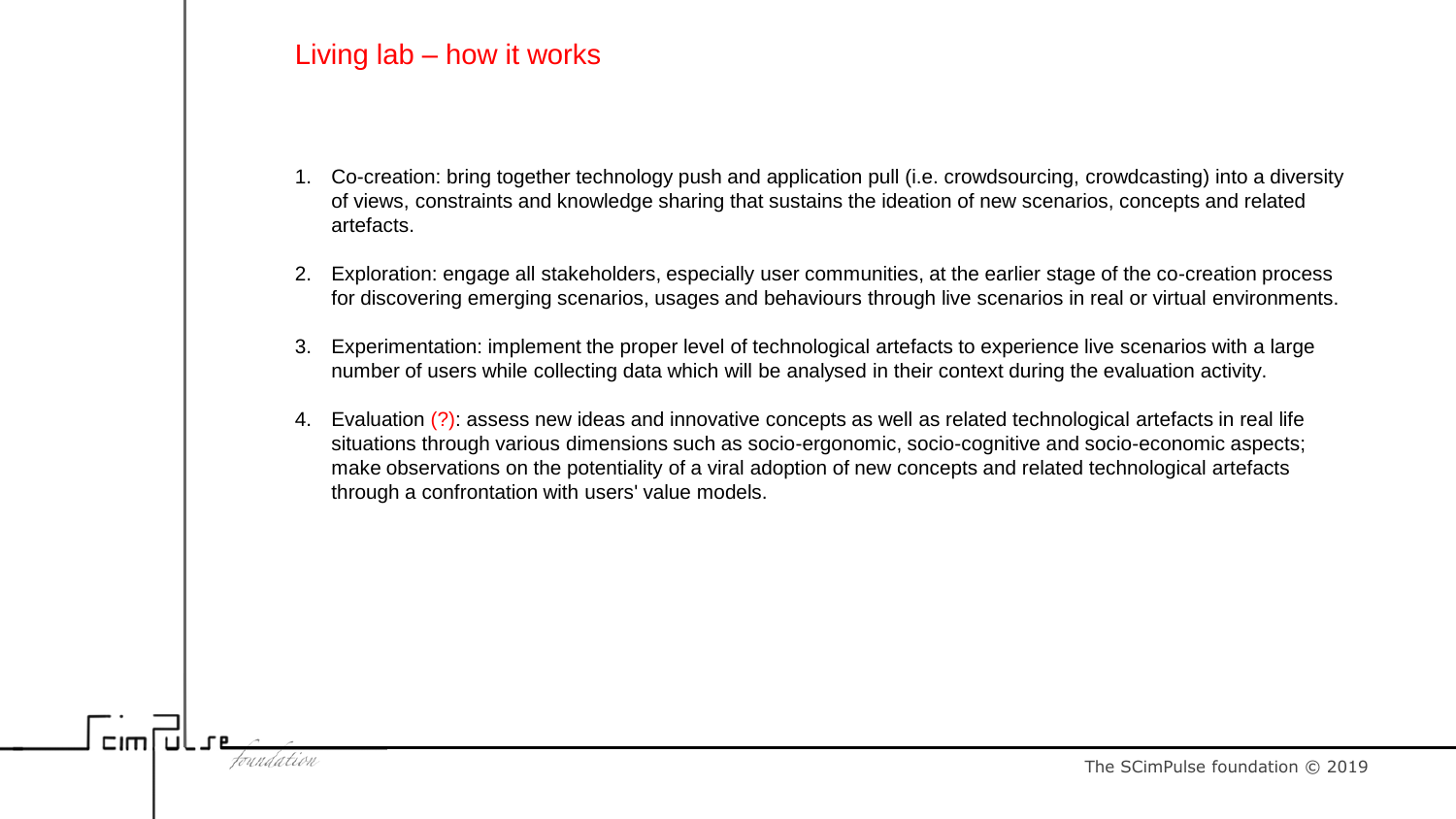## Living lab – the challenge

A key issue today is that health-related/-relevant data is siloed… whether its personal data, data inside an organization, or data sharing across different organizations, they are burdened by sociotechnical debts that prevent citizens/users to rip the benefit of their generation and permanence, whilst several aggregation strategies are becoming increasingly available to data "wardens" to formulate low-value high-impact decisions concerning entire groups.

Fine granularity data tracking/discovery and integration is difficult and presents complex technical, organizational and policy challenges. A Living Lab would allow CERN to become an access point to the microcosm of many big data efforts, making it possible to include very early on stakeholders value in the design conversation.

Data for the people who produce them first, or at least "as well"… for data driven decision/policy making to become negotiable by the very subjects of the process, to produce education opportunities, and an entry to truly shared decision making and personalization.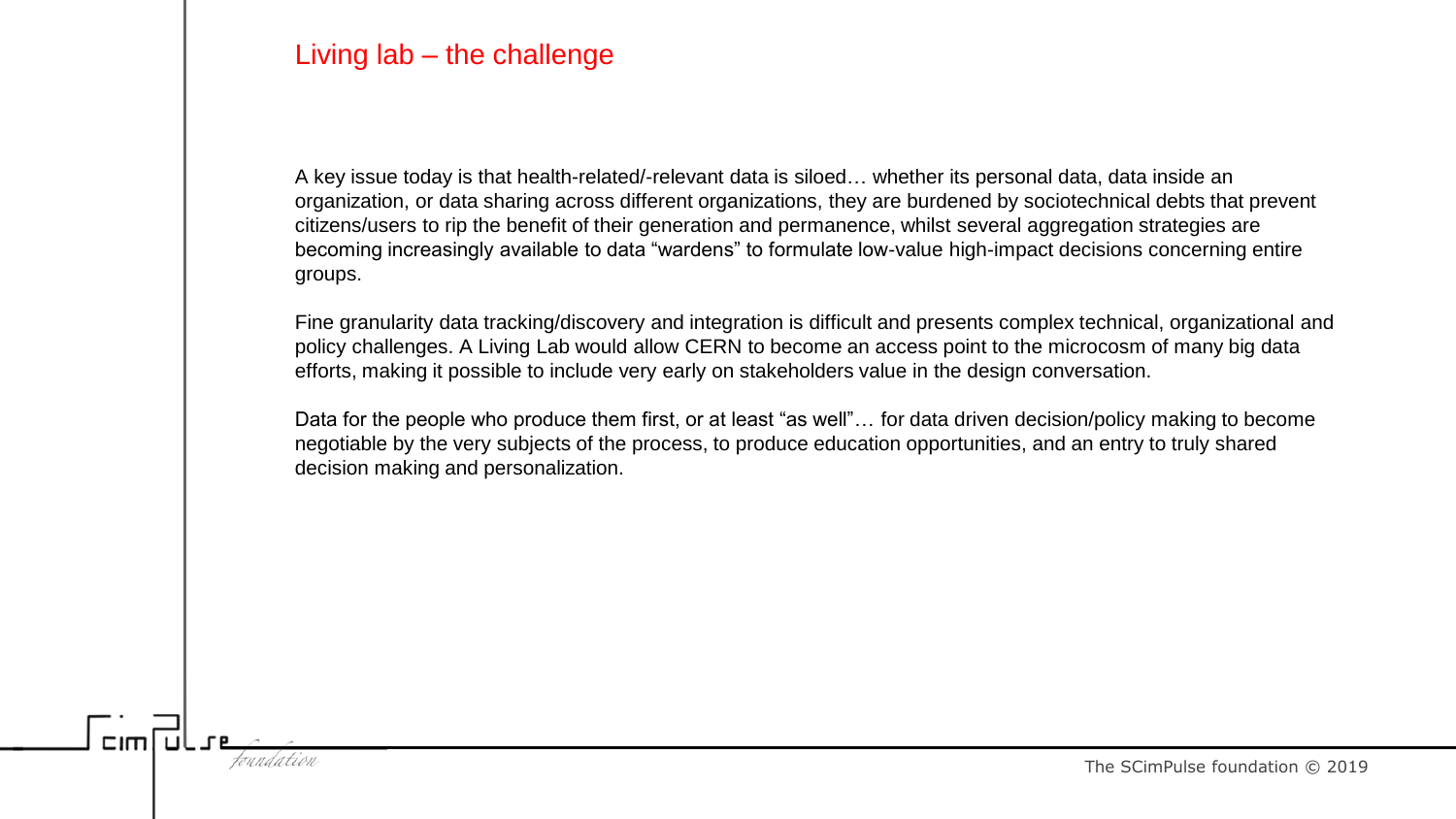## Living lab – value proposition

Living lab will offer:

- 1. a scalable data management platform, allowing us all to access and manipulate multiple types of data including personal data or "small data" (collected by smart phones, activity tracking devices, or new wearable sensors); "CERN" data (wifi data, campus maps, event data, exposures, accesses, etc); as well as external data types (transportation data, weather, dietary data, medical data etc).
- 2. a formal interface to foster a deeper integration of the medical services within the CERN R&I structure, building the modes and governance for it to test new tools for communication and community engagement in care, to run epidemiological studies in safety and occupational health, and to eventually join forces at the front of exploring medical applications of HEP derived/inspired technologies.
- 3. opportunities of connection with external experts, to discuss current theories and conjectures about human health and disease, and to form partnerships or research on relevant ideas, and technologies.
- 4. means and methods to trace and govern bottom up innovations emerging from community interactions with the tools and platform of the living lab, and especially to maintain accountability and reward participants with fair crediting of IP
- 5. a governance structure interfacing the data officer, legal offices, external ethical authorities, and (eventually) disciplinary advisory boards, to guarantee all mechanism would be in place to detect and respond to near misses, and to mitigate black swan events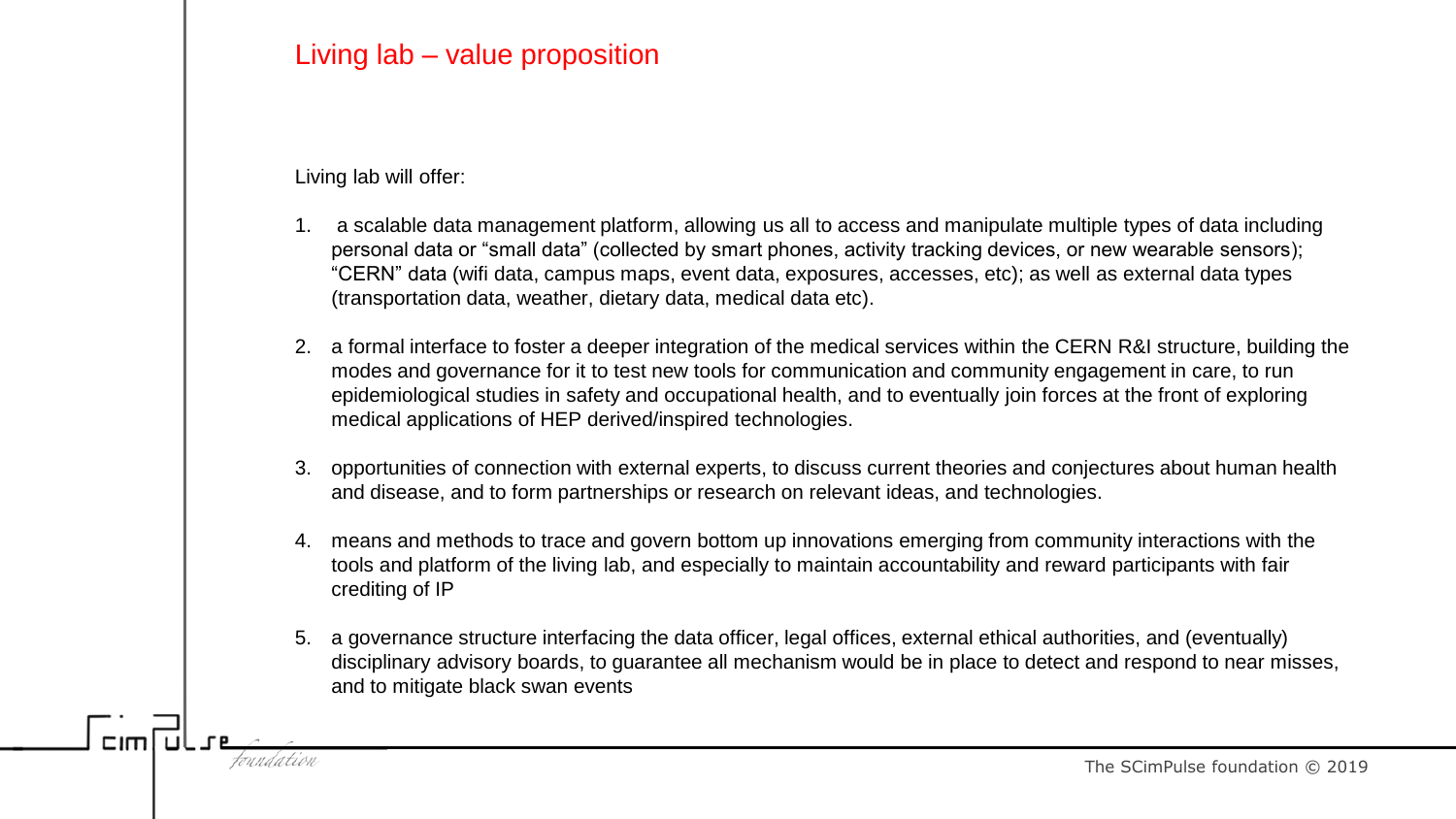#### **Design and deployment of the e-infrastructure**

Based on Be-Studys Anonymizer© , DataCapsule, and Research Data Lab (?), them an evolution of the widely adopted (by EU funded large research projects, e.g. Human Brain Project) Gnubila Pandora FEDEHR, the infrastructure will offer an exploration of how to transfer CERN medical service data out of the siloed paradygm within the full respect of the most updated EU norms on privacy and data protection.

A sandbox for 3<sup>rd</sup> party applications should be included, to monitor and qualify the practices and associated risks that would emerge from opening APIs to the communities engaged from CERN employees/users and allowing them to develop and test their own ideas about how to interact with their data.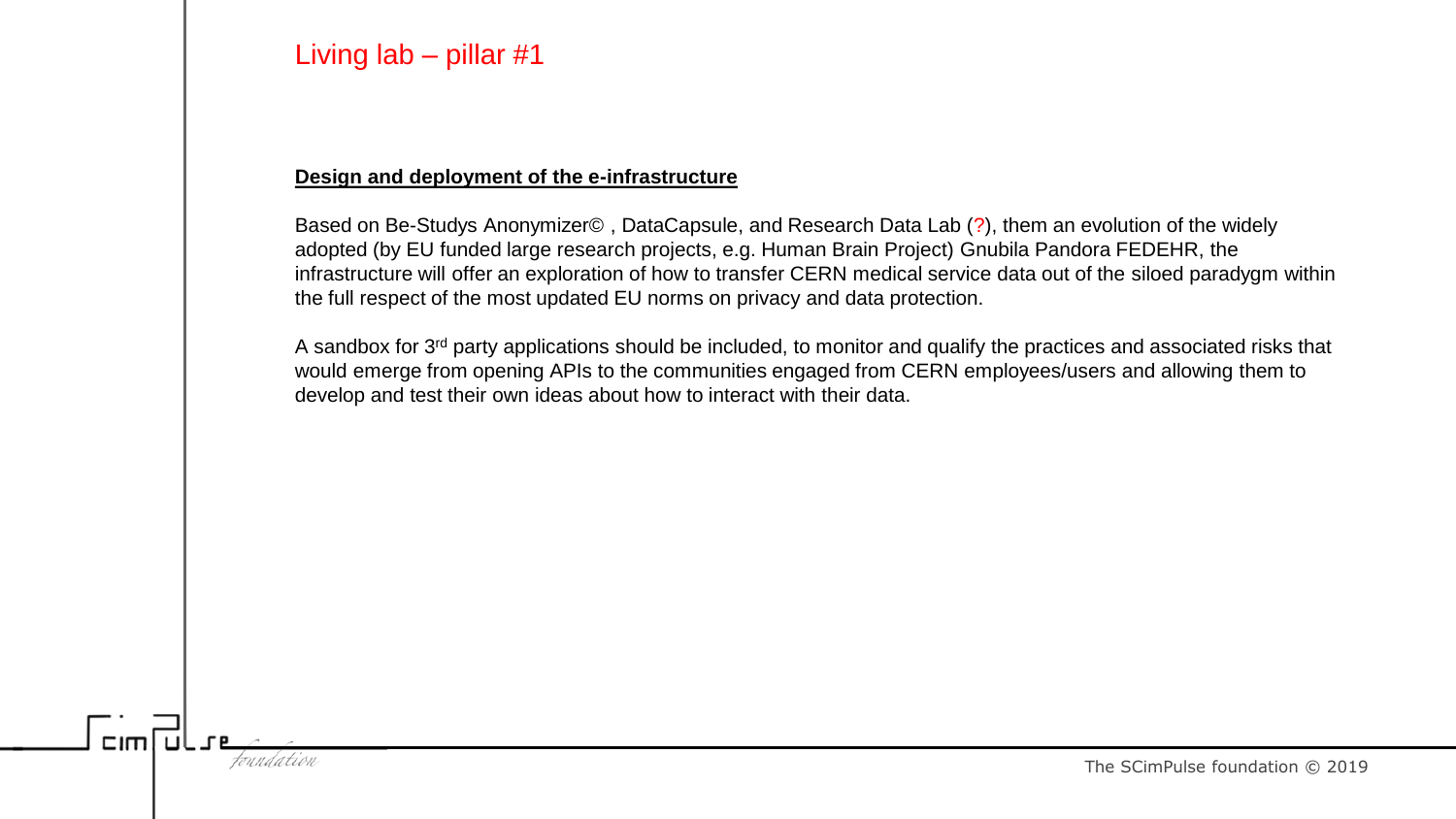#### **"Occupational health and safety" groundshot**

Working with users and the medical services to run multiparty testing of assumptions and policies against simulated scenarios informed by data (demographics, medical data, building blueprints, exposures, …) to negotiate and update new measures to mitigate tail risks for the employees/users.

Offer near real-time feedback about new policies' (e.g. changes to restaurant menus, or logics of the elevators) on users' behaviours and target outcomes, to empower multiparty negotiations on new measures and adaptations.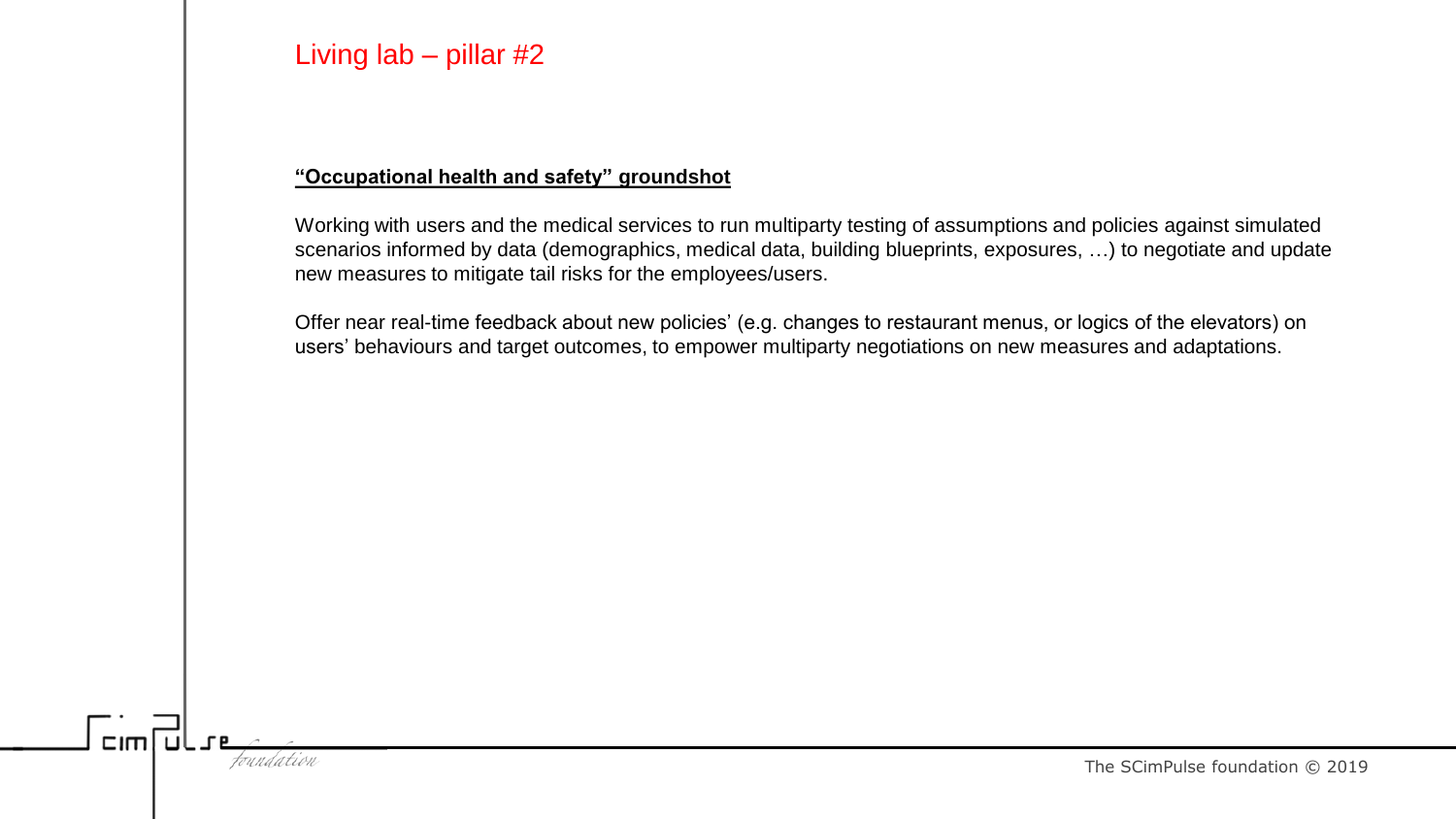#### **Population lab**

Leveraging the vast biological and cultural/heritage diversity embraced by the population at CERN, and their direct engagement in the project, designing match making opportunities between devices and services on one side and users on the other, embracing the «you make it, we break it » ethos at the roots of CERN openlab.

Running interdisciplinary workshops and data-hackathons, to tackle individually relevant questions, to rethink definitions of health and disease, and to qualify the effect of personal experimentations (dieting, different training regimes, …) on health trajectories.

 $C$ Im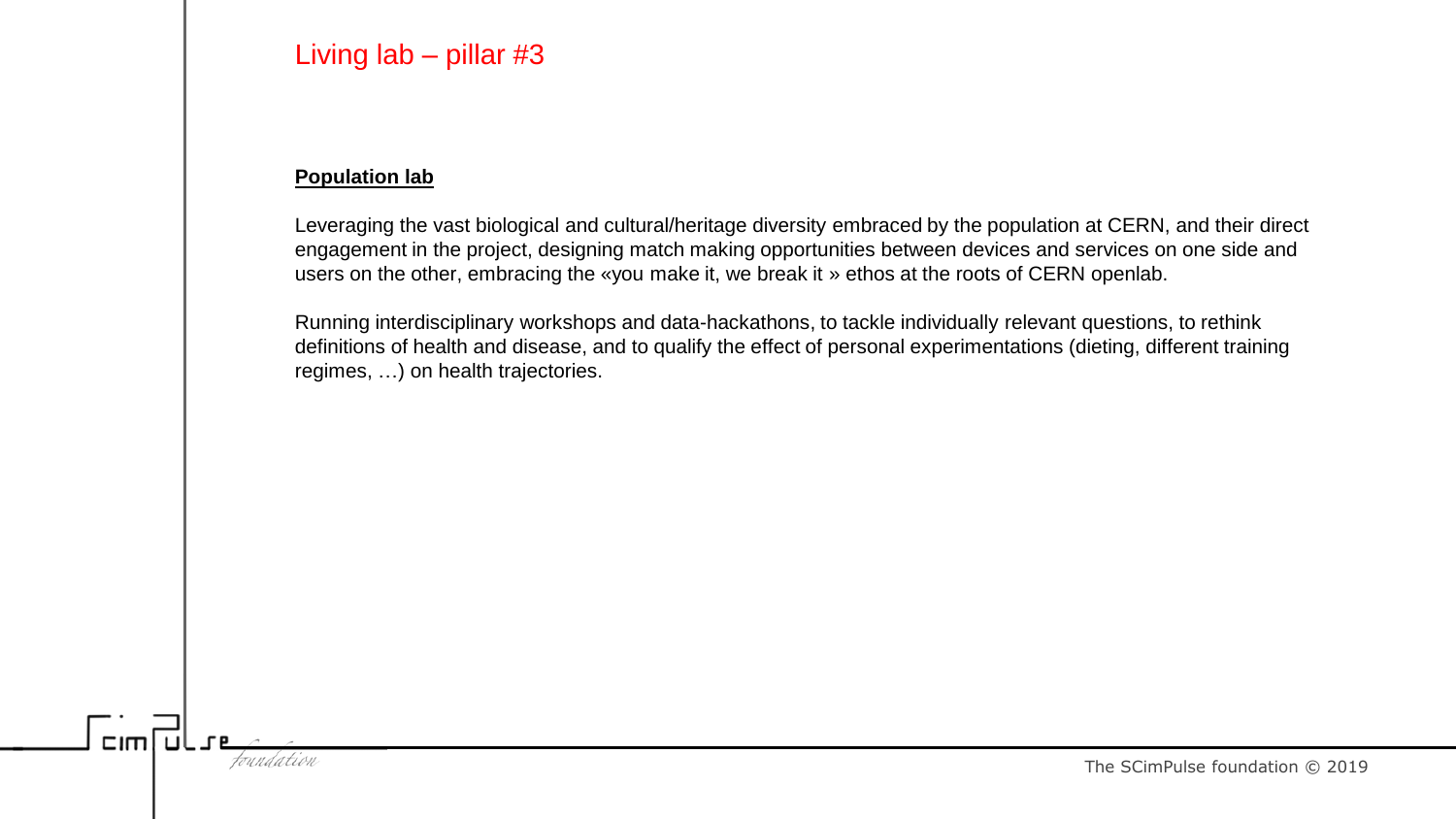$L<sub>1</sub>$ 

#### **Health communication and sense making**

Health in EU is under threat by fringe movements attacking ottherwise apparently accepted medical evidences, antivaxxers having made it to the top10 of global health threats…

Fake news seem to be at the core of many such threats, and a race for solutions has started, mostly focusing on technological tools (e.g. AI detection of fake news, …)

However, hype in scientific news reporting, scandalistic/click-bait title/extract editing, and changing dynamics of consumptions of information mediated by socials are all universally recognized as factors of vulnerability to fake news, if not their very roots.

The living lab will offer a model of multichannel engagement, with hands-on session, walk-in laboratories, and decentralized communication, that will offer ethnographers and communication scientists the opportunity of studying new modalities and recommendation for a sustainable communication of science and health matters.